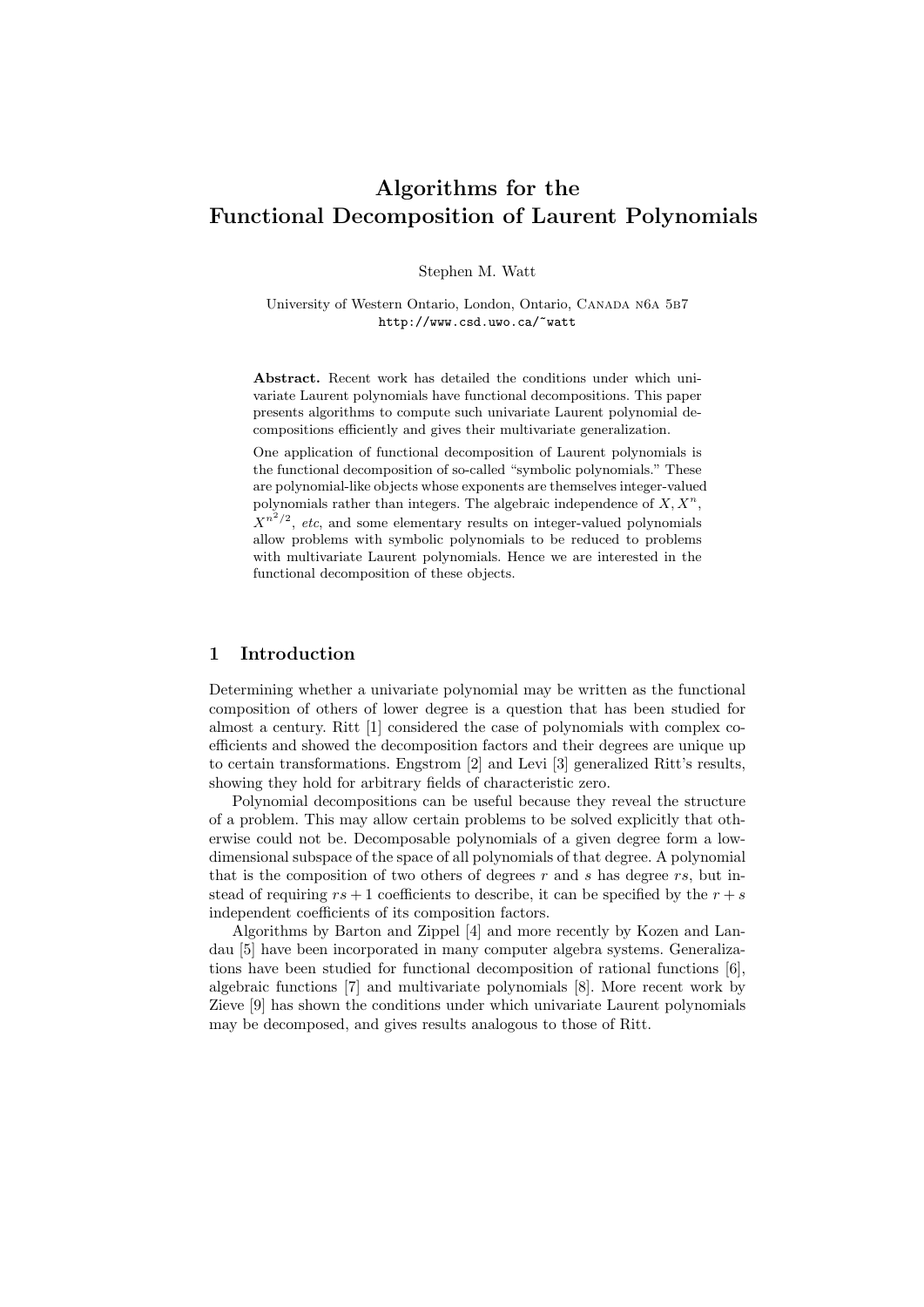Separately, we have been interested in the problem of reasoning about and performing algebraic operations on families of polynomials parameterized their exponents [10–12]. This work explores algorithms that work in the generic case, and can be specialized uniformly by evaluating the exponent parameters. Other work considers case-based structure [13–15].

As defined more precisely in [10, 11], the so-called "symbolic polynomials" resemble ordinary polynomials with exponents that are integer-valued polynomials. For example,  $X^{(n^2-n)/2} - X^{2nm}Y^m - 4$  would belong to a particular ring of symbolic polynomials. Taking the integer-valued polynomials as an abelian group gives the symbolic polynomials an obvious group ring structure. Using the fact that integer-valued polynomials have integer coefficients when written in a binomial basis (in this example,  $\binom{n}{i}\binom{m}{j}$  for  $i, j \ge 0$ ) and on the algebraic independence of the polynomial variables raised to different monomial powers (in this example  $X, X^n, X^{n \choose 2}, X^{nm}, Y^m$ ), it is possible to reduce many problems on symbolic polynomial to problems on multivariate Laurent polynomials.

Most recently, the problem of functional decomposition of symbolic polynomials has been studied, and reduced to the functional decomposition of multivariate Laurent polynomials [16]. In this article we now explore the algorithmic aspects of finding such functional decompositions of Laurent polynomials. We present two algorithms for univariate Laurent polynomial decomposition: one that reduces the problem to polynomial decomposition and one that solves the problem directly. We also present their multivariate generalization.

The paper is organized as follows: First, Section 2 gives some initial definitions and notations. Then Section 3 presents the decomposition problem for univariate Laurent polynomials. We note that the important case, from an algorithms point of view, is when a Laurent polynomial f decomposes as  $f = q \circ h$ with g a polynomial and  $h$  a Laurent polynomial. The main body of the paper is devoted to showing how to compute such decompositions. The first method uses the leading and trailing coefficients of  $f$  to find the leading and trailing coefficients of  $h$ . Section 4 gives the required mathematical justification for the method and Section 5 gives the algorithm. This method has the advantage that it may be implemented using an existing polynomial decomposition library, but it has the disadvantage that it may require trying multiple candidate values for  $h$ . The second method avoids this problem and determines the coefficients of h from a single triangular system involving the leading coefficients of  $f$ . Section 6 gives the mathematical background for the method and Section 7 presents the algorithm. The multivariate generalization of these methods is discussed in Section 8 and Section 9 concludes the paper.

#### 2 Preliminaries

We begin by establishing certain notation and conventions we use throughout.

Notation 1 (Univariate Laurent polynomials) For a ring  $R R$ , we denote by R[(X)] the ring of Laurent polynomials  $R[X, X^{-1}]/\langle XX^{-1} - 1 \rangle$ .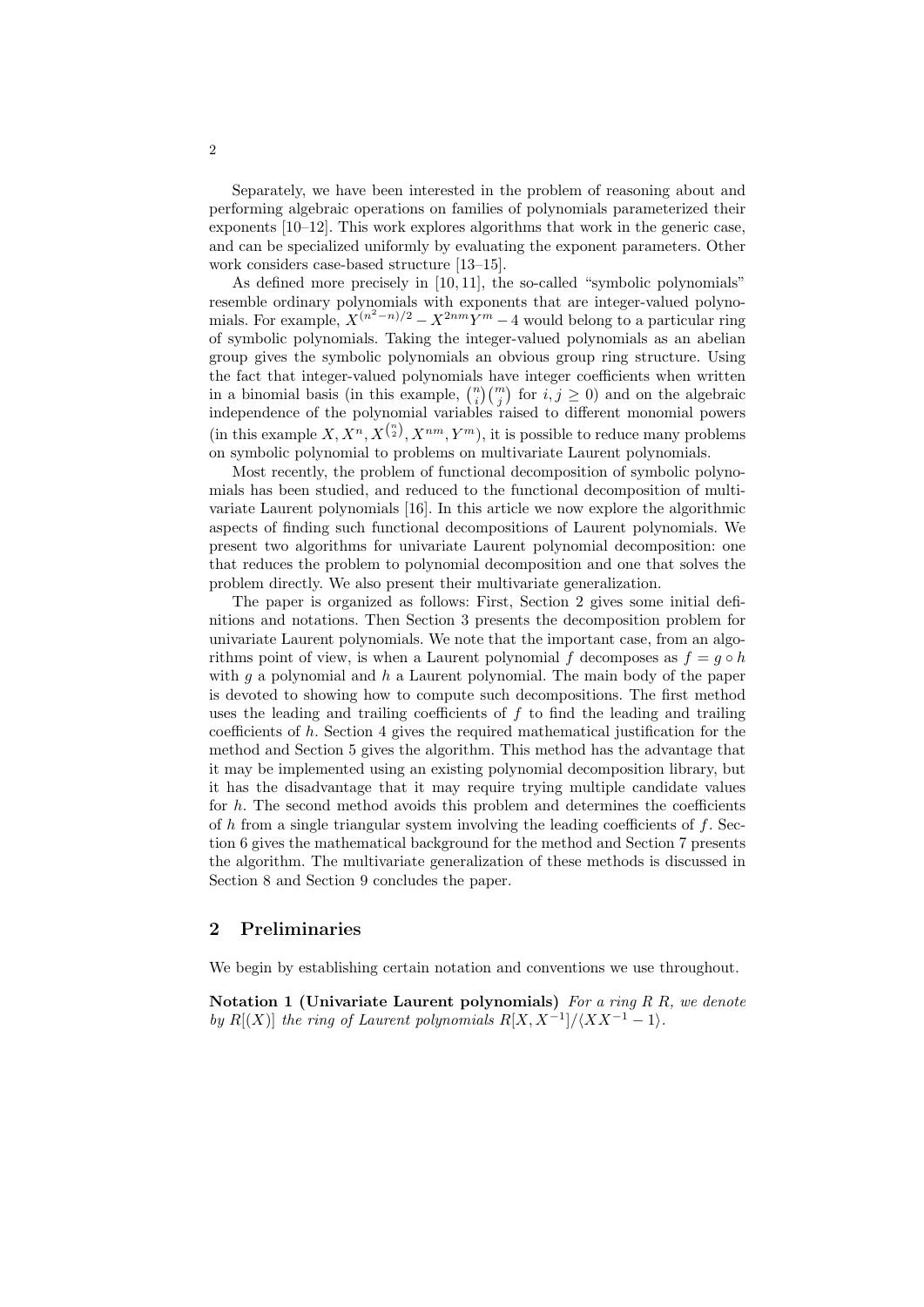Notation 2 (Multivariate Laurent polynomials) For a ring R R, we denote by  $R[(X_1, \ldots, X_n)]$  the ring of multivariate Laurent polynomials

$$
R[X_1,\ldots,X_n,X_1^{-1},\ldots,X_n^{-1}]/\langle X_1X_1^{-1}-1,\ldots,X_nX_n^{-1}-1\rangle.
$$

**Notation 3 (Coefficient)** Given  $f \in R[(X)]$ , we denote the coefficient of  $X^k$ in f as  $[X^k]$ f or  $f_k$ .

Notation 4 (Multiplication time) We denote by  $M(m, n)$  the time to multiply polynomials of degrees m and n. If  $m = n$ , we write  $M(n)$ .

#### Definition 1 (Degree of univariate Laurent polynomial).

Let  $h \in R[(X)]$  be a Laurent polynomial with a pole of order t at 0 and of order s at  $\infty$ . Then the degree of h is deg  $h = \langle -t, s \rangle$ .

#### Definition 2 (Degree of multivariate Laurent polynomial).

Let  $h \in R[(X_1,\ldots,X_v)]$  be a Laurent polynomial with poles in  $X_i$  of order  $t_i$  at 0 and of order  $s_i$  at  $\infty$ . Then the degree of h is deg  $h = \langle (-t_1, \ldots, -t_v), (s_1, \ldots, s_v) \rangle$ .

# Definition 3 (Total degree of multivariate Laurent polynomial).

Let  $h = \sum_i c_i X_1^{e_{1i}} \cdots X_n^{e_{ni}} \in R[(X_1,\ldots,X_n)]$  and  $w \in \mathbb{Z}_{\geq 0}^n$ . Then the total degree of h with weight vector w is  $\deg_w h = \max_i \sum_{j=1}^n e_{ji}w_j$ . If no weight vector is specified, then  $w = (1, \ldots, 1)$  is assumed.

Convention 1 (Empty sequence) The sequence  $h_a, ..., h_b$  is empty if  $b < a$ .

## 3 Univariate Decomposition

We phrase the functional decomposition problem for univariate Laurent polynomials over a field  $K$  as follows:

Problem 1 (Univariate Laurent polynomial decomposition).

Given  $f \in K[(X)]$ , K a field, and  $r \geq 2 \in \mathbb{Z}$ , do there exist  $g \in K[X]$  of degree r and  $h \in K[(X)]$  such that  $f = g \circ h$ ? If so find such q and h.

We justify below why we consider  $g \in K[X]$  and  $h \in K[(X)]$  as opposed to  $g, h \in K(X)$  or  $g, h \in K[(X)].$ 

For the discussion in later sections we fix the following: We let deg  $f =$  $\langle -rt, rs \rangle$ . Supposing q and h exist, we let

$$
g = \sum_{i=0}^{r} g_i X^i, \quad h = \sum_{i=-t}^{s} h_i X^i \quad f = \sum_{i=-rt}^{rs} f_i X^i.
$$
 (1)

We place certain conditions on  $r$ ,  $s$  and  $t$  to concentrate on the problem of interest. We assume  $t > 0$  since otherwise  $f, g, h \in K[X]$  and we have the usual polynomial decomposition. We require the inverse of  $r$  in  $K$ . In the following, we let  $\ell = s + t$  and  $N = \ell r$ . Then h has  $\ell + 1$  coefficients, g has  $r + 1$  and f has  $N+1$ .

We now discuss our restriction that  $g \in K[X], h \in K[(X)]$ . This relates to the ways in which a Laurent polynomial may decompose. The following result of Zieve [9] describes the situation when  $K = \mathbb{C}$ .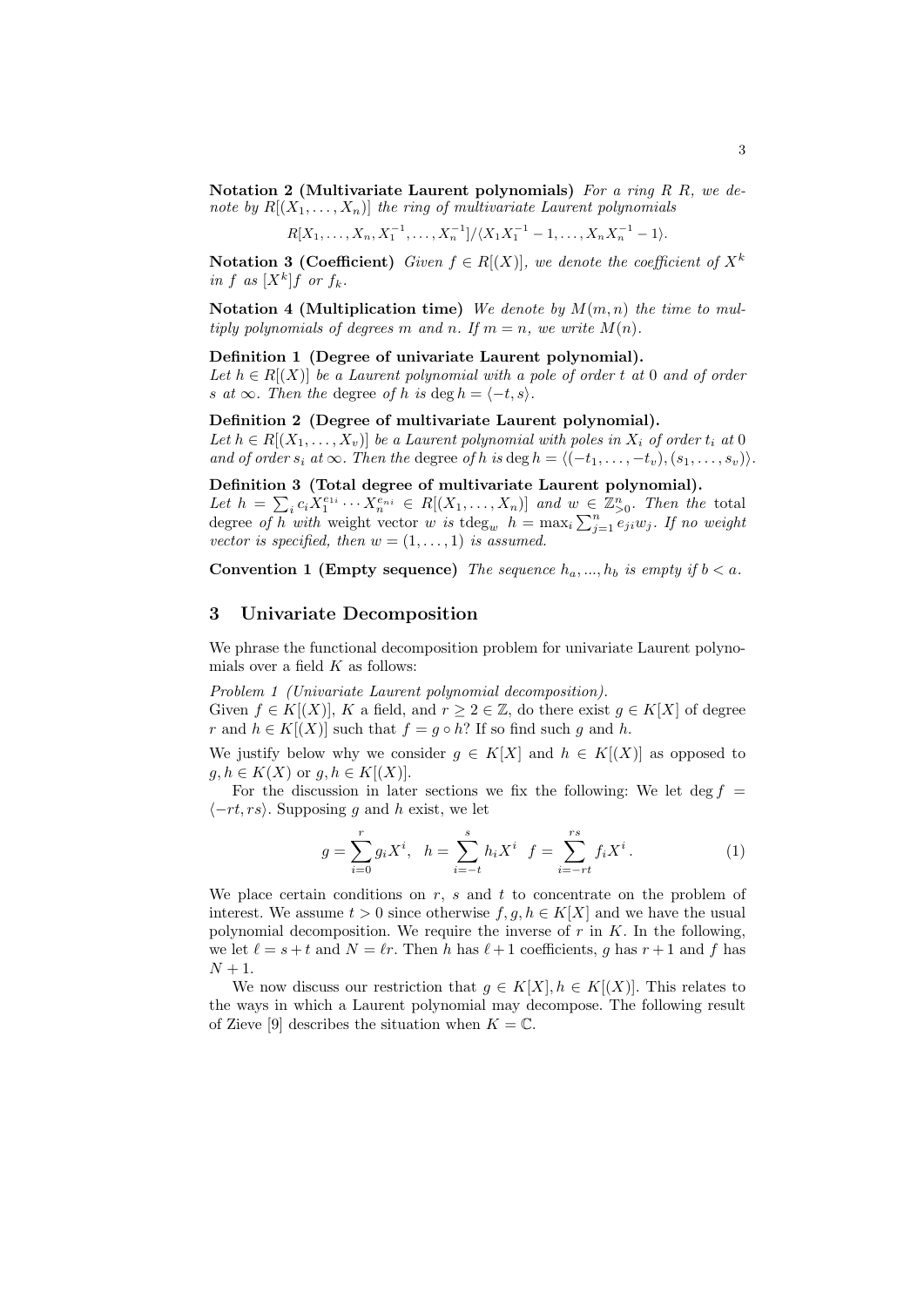**Lemma 1 (Zieve).** For  $f \in \mathbb{C}(X) \backslash \mathbb{C}$ , the fields between  $\mathbb{C}(X)$  and  $\mathbb{C}(f)$  are precisely the fields  $\mathbb{C}(h)$ , where  $g, h \in \mathbb{C}(X)$  satisfy  $f = g \circ h$ ; moreover, for  $h, H \in \mathbb{C}(X)$ , we have  $\mathbb{C}(h) = \mathbb{C}(H)$  if and only if there is a degree-one  $\mu \in \mathbb{C}(X)$ such that  $h = \mu \circ H$ . If f is a Laurent polynomial (respectively, polynomial) and  $f = g \circ h$  with  $g, h \in \mathbb{C}(X)$ , then there is a degree-one  $\mu \in \mathbb{C}(X)$  such that both  $g \circ \mu$  and  $\mu^{-1} \circ h$  are Laurent polynomials (respectively, polynomials).

With this result we may show the following:

**Lemma 2.** For  $f = g \circ h \in \mathbb{C}[(X)], g, h \in \mathbb{C}(X)$ , there is a degree-one  $\mu \in \mathbb{C}(X)$ such that both  $g \circ \mu \in \mathbb{C}[(X)]$  and  $\mu^{-1} \circ h \in \mathbb{C}[(X)]$  and either (i)  $g \circ \mu \in \mathbb{C}[X]$ or (ii)  $\mu^{-1} \circ h = X^s$  for some  $s \in \mathbb{Z}$ , or both.

*Proof.* Let  $\hat{g} = g \circ \mu, \hat{h} = \mu^{-1} \circ h \in \mathbb{C}[(X)]$  which exist by Lemma 1. Suppose that  $\hat{h}$  is not a monomial and  $\hat{g} \notin \mathbb{C}[X]$ . We then have  $\hat{g} = X^{-n}G, G \in \mathbb{C}[X], n >$  $0 \in \mathbb{Z}$ . Because  $\hat{h}$  is not a monomial, it will have a finite non-zero root. This will be a pole of f due to the  $X^{-n}$  factor of  $\hat{q}$ . This contradicts the fact that f can have poles only at zero and infinity.  $\Box$ 

The case where  $h$  is a monomial may be handled trivially, so we restrict our attention to the situation where  $g \in K[X]$ .

## 4 Facts about Univariate Laurent Polynomials

We now present some elementary facts about Laurent polynomials that are required to justify our first algorithm.

Engstrom [2] observed that for polynomial composition the leading coefficients of f and  $g_r h^r$  agree and, if  $h(0) = 0$ , give a triangular system for the coefficients of h. The polynomial decomposition algorithm of Kozen and Landau [5] is based on this fact. We develop generalizations of these ideas for Laurent polynomials. We begin by showing that both the leading s terms and trailing  $t$ terms of f and  $g_r h^r$  agree.

**Lemma 3.** The coefficients of  $X^i$  in f and  $g_r h^r$  agree for  $i > rs - s$  and for  $i < -rt + t$ .

*Proof.* Let  $f = g_r h^r + F$  for  $F = \sum_{i=0}^{r-1} g_i h^i$ . The degree of F is  $\langle -t(r-1), s(r-1) \rangle$ so F has vanishing support for  $X^i$ ,  $i > rs - s$  and  $i < -rt + t$ .

Next we show that the leading and trailing terms of  $f$  depend, respectively, only on the positive and negative degree terms of  $h$ .

**Lemma 4.** Let  $h_+ = \sum_{i=1}^s h_i X^i$  and  $h_- = \sum_{i=1}^t h_{-i} X^{-i}$  so  $h = h_+ + h_0 + h_-$ . Then the coefficients of  $X^{\bar{i}}$  in f and  $g_r h^r_+$  agree for  $i > rs - s$ . Likewise, the coefficients of  $X^i$  in f and  $g_r h^r$  agree for  $i < -rt + t$ .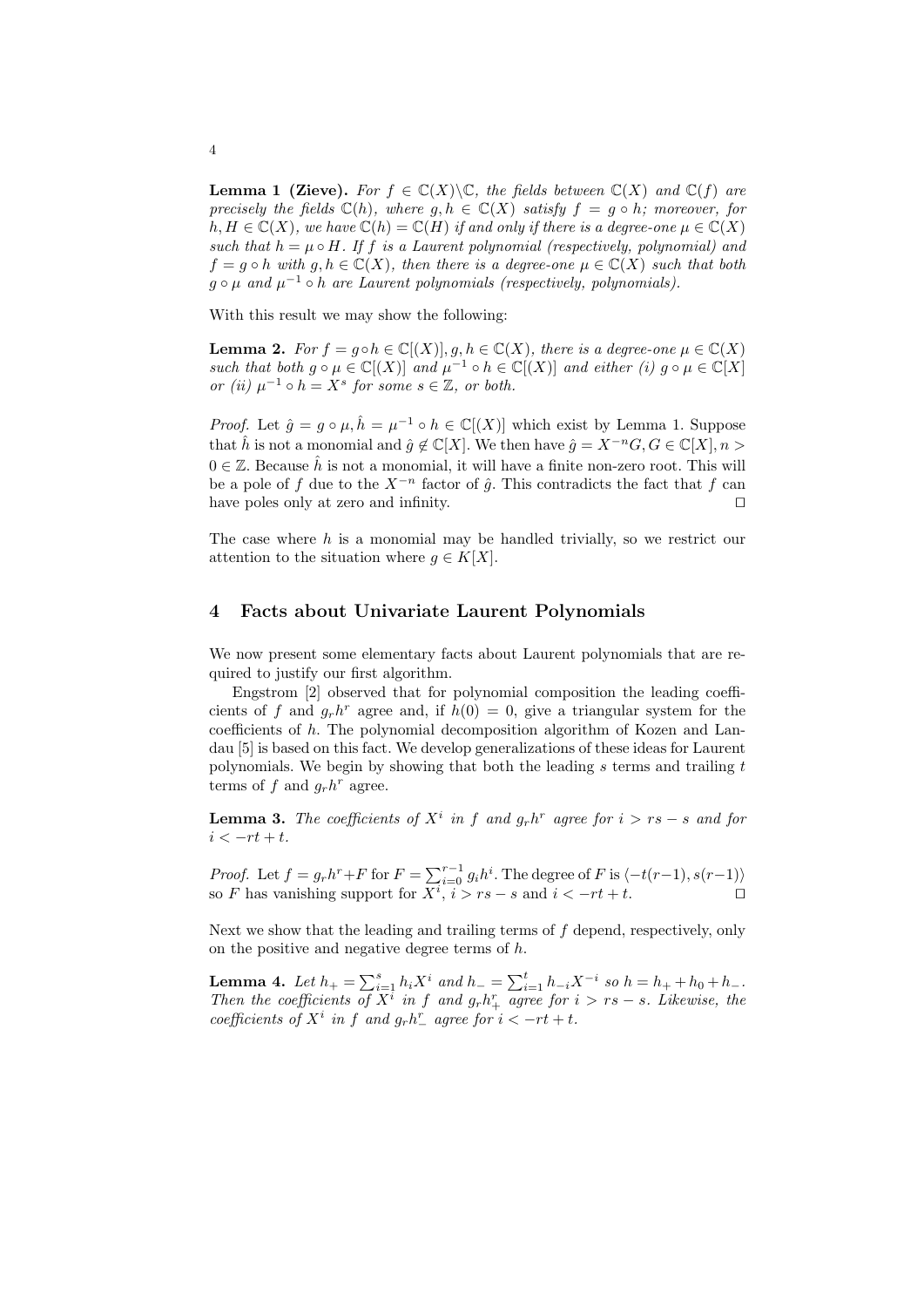*Proof.* Let  $f = g_r h^r + F$ . The only  $f_i$  with  $i < -rt + t$  or  $i > rs - s$  arise from  $g_r h^r = g_r \sum_{r_+ + r_0 + r_- = r}^{r_+} {r \choose r_+ \ r_0 \ r_-} h_+^{r_+} h_0^{r_0} h_-^{r_-}$ . If both  $r_+$  and  $r_0 + r_-$  are non-zero, then  $1 \leq \deg(h_{+}^{r_+}) \leq (r-1)s$  and  $-(r-1)t \leq \deg(h_{0}^{r_0}h_{-}^{r_-}) \leq 0$  so  $-rt+t+1 \leq \deg(\overline{h_+^r} h_0^{r_0} h_-^{r_-}) \leq rs-s.$  Only when  $r_+ = r$  can the degree exceed rs−s. Therefore  $[X^i]f = [X^i]g_r h^r_+$  when  $i > rs-s$ . Similarly,  $[X^i]f = [X^i]g_r h^r_$ when  $i < rt - t$ .

The following is the observation of Engstrom, where we leave  $h_s$  unrestricted in order to make certain statements easier later.

**Lemma 5.** The coefficients of  $h_+$  are determined, up to a choice of  $h_s$ , by the triangular system

$$
\begin{aligned}\ng_r &= f_{rs}/h_s^r \\
h_{s-i} &= f_{rs-i}/(r g_r h_s^{r-1}) + P_{s-i}(h_s, \dots, h_{s-i+1}, g_r), \ 1 \le i \le s-1\n\end{aligned}\n\tag{2}
$$

where  $P_{s-i}$  is a polynomial function of  $i+1$  variables.

*Proof.* Lemma 4 and multinomial expansion of  $g_r h_+^r$  $\mathbb{L}$ .

A similar result holds for the trailing terms:

**Lemma 6.** The coefficients of  $h_$  are determined, up to a choice of  $h_{-t}$ , by the triangular system

$$
g_r = f_{-rt}/h_{-t}^r
$$
  
\n
$$
h_{-t+i} = f_{-rt+i}/(r g_r h_{-t}^{r-1}) + P_{-t+i}(h_{-t}, \dots, h_{-t+i-1}, g_r), 1 \le i \le t-1
$$
 (3)

where  $P_{-t+i}$  is a polynomial function of  $i+1$  variables.

*Proof.* As for Lemma 5.  $\Box$ 

We will also require the following simple fact.

**Lemma 7.** Given  $k \neq 0 \in K$ , there exist  $\hat{g} \in K[X]$ ,  $\hat{h} \in K[(X)]$ , such that  $f=\hat{g}\circ\hat{h},\ \hat{h}_{s}=k,\ \hat{h}_{0}=0,\ \deg g=\deg\hat{g},\ \deg h=\deg\hat{\hat{h}}.$ 

*Proof.* Take  $\hat{g} = g \circ (\frac{X}{a} - \frac{b}{a})$  and  $\hat{h} = (aX+b) \circ h$  where  $a = k/h_s$  and  $b = -h_0/h_s$ . Then  $\hat{h}_s = k, \hat{h}_0 = 0$  as desired, and  $\hat{g} \circ \hat{h} = g \circ h$  by the associativity of  $\circ$ .

# 5 The Two-Ended Algorithm

#### 5.1 Finding h

It is possible to find the decomposition of Laurent polynomials using the ideas presented in Section 4. Given  $f \in K[(X)]$  of degree  $\langle -rt, rs \rangle$  we may find a candidate inner composition factor  $h_{\text{cand}}$  of degree  $\langle -t, s \rangle$  by independently finding the positive degree terms,  $h_{\text{cand}+}$ , and negative degree terms,  $h_{\text{cand}-}$ . By Lemma 7,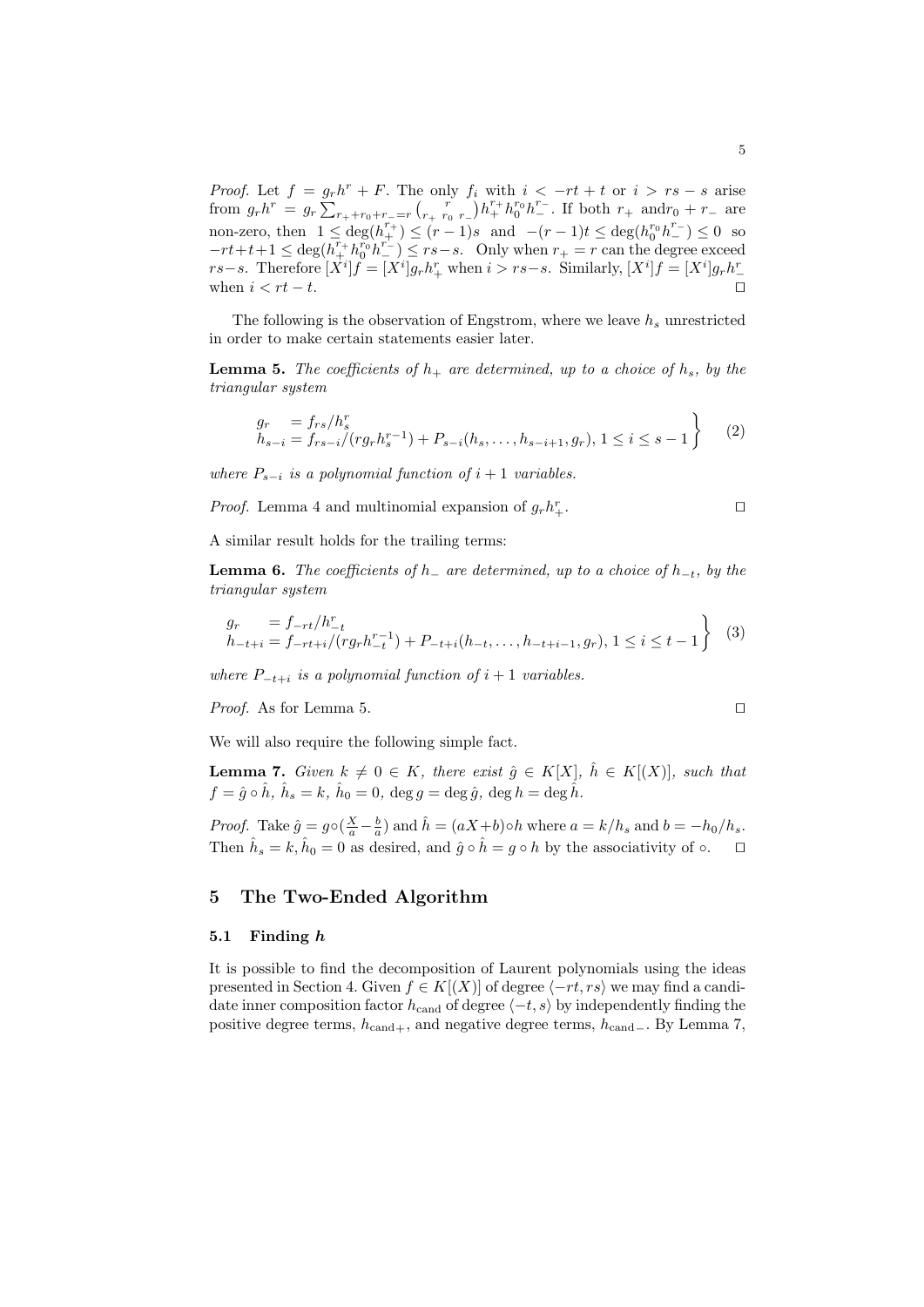the constant term,  $h_{\text{cand}}$ , can be set to zero. Once  $h_{\text{cand}}$  is chosen, the outer composition factor  $g$ , if it exists, may be found easily by a number of methods.

There is one point that requires particular attention, however. While it is possible to specify an arbitrary leading coefficient or trailing coefficient for  $h_{\text{cand}}$ , they may not be chosen independently. Lemmas 5, 6 and 7 show that we are free to choose  $h_0$  and we can find all the other coefficients of h if we know  $h_s$  and  $h_{-t}$ . We choose  $h_s = 1$  and set  $h_0 = 0$ . Then requiring  $g_r$  to be the same in the systems for both leading and trailing coefficients gives

$$
h_{-t}^r = f_{-rt}/f_{rs} \,. \tag{4}
$$

Depending on the field K, there may be up to r possible values for  $h_{-t}$  satisfying this equation. These do not normally all lead to decompositions of  $f$ .

Example 1. Let

$$
f = X^4 + 4X^3 + 4X^2 + 6X + 3 - 20X^{-1} + 9X^{-2} - 30X^{-3} + 25X^{-4}.
$$

We set  $r = 2$ ,  $h_2 = 1$  and find  $h_+ = X^2 + 2X$ . The possibilities for  $h_{-2}$  are then  $\pm\sqrt{25}$ . Choosing  $h_{-2} = -5$  gives  $f = (X^2 + 1) \circ (X^2 + 2X + 3X^{-1} - 5X^{-2})$ . Choosing  $h_{-2} = +5$  gives  $h_{\text{trial}} = X^2 + 2X - 3X^{-1} + 5X^{-2}$ . Composing with generic  $g$  and equating coefficients with  $f$  gives an inconsistent system. There is therefore no g such that  $f = g \circ h$  with  $h_2 = 1$  and  $h_{-2} = 5$ .

It is possible to try each of the r possible choices for  $h_{-t}$  until one leads to a decomposition. This is the main idea of our "two-ended" algorithm. We shall explain this in more detail shortly. We first present a few pre-requisites.

The first component is an algorithm to find a candidate  $h_{+}$ , given f the degree and the desired leading coefficient for  $h$ . This is used twice in the twoended algorithm — once to find  $h_+$  from f and once to find  $h_-=h_-/h_{-t}$  from  $f(1/X)$ .

# Algorithm 1 (Positive Degree Terms of h) Input:

 $f \in K[(X)]$  of degree  $\langle -rt, rs \rangle$  and  $r \geq 2 \in \mathbb{Z}$ . OUTPUT:

A monic polynomial  $h_+ \in K[X]$ , such that if there exist  $g \in K[X]$ ,  $h \in K[(X)]$ , deg  $g = r$ ,  $f = g \circ h$ , then a choice of h has  $\sum_{i=1}^{s} h_i X^i = h_+$ . Note, it may be that there do not exist g, h of the required degrees such that  $f = g \circ h$ .

METHOD:

- 1. Let  $p := X^s$ .
- 2. For k from 1 to  $s-1$ , (a) Let  $c := \frac{1}{r} [X^{rs-k}] (f/f_{rs} - p^r).$ (b) Let  $p := p + cX^{s-k}$ .
- 3. Return  $h_+ = p$ .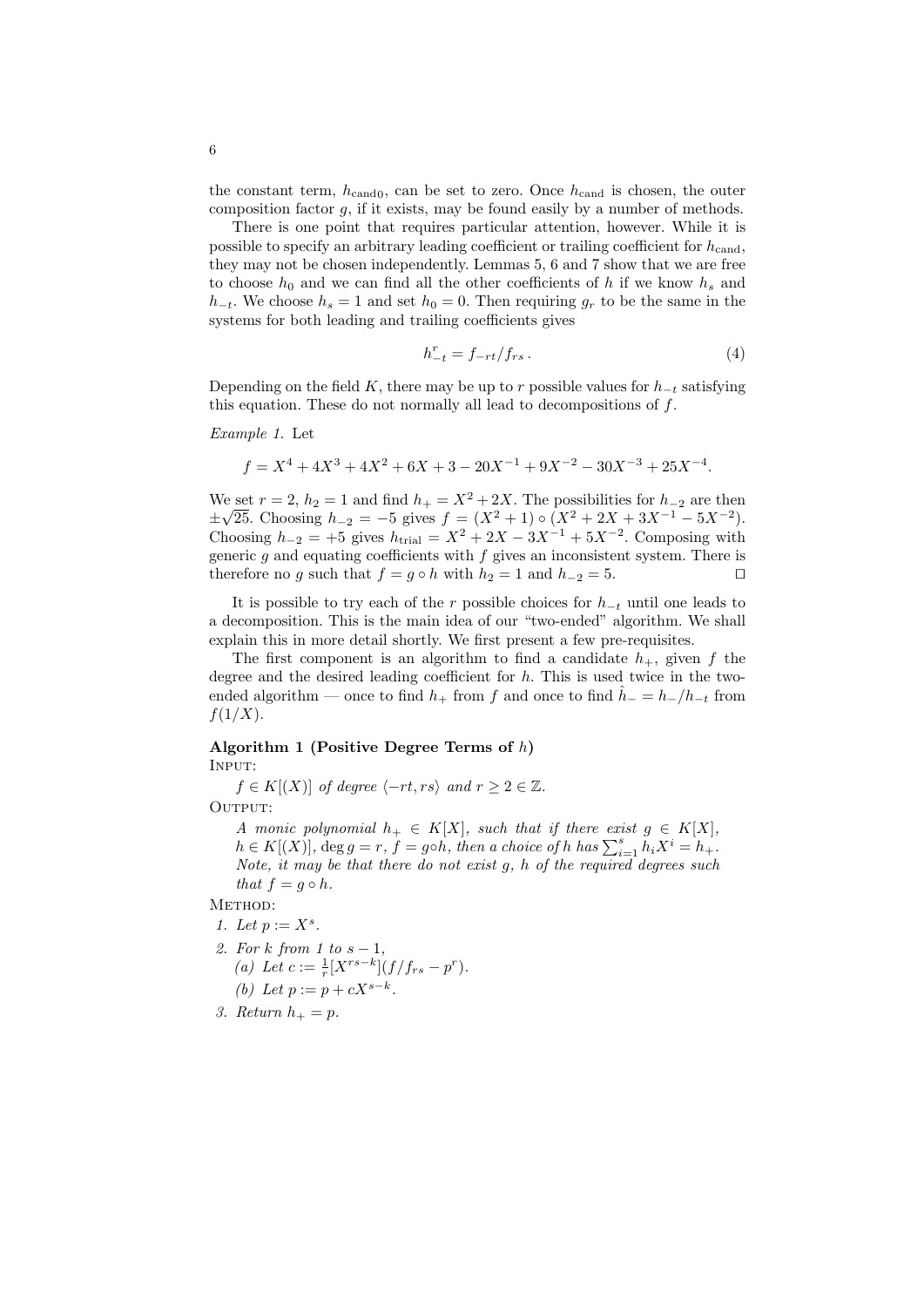**Theorem 1.** Algorithm 1 solves the polynomial system  $(2)$ .

*Proof.* Let  $c_{(k)}$  and  $p_{(k)}$  be the values of c and p after k iterations of the loop. We have  $f_{rs-k} = [X^{rs-k}]g_r h_+^r$  by Lemma 4 so step 2a computes

$$
c_{(k)} = \frac{1}{r} [X^{rs-k}] \left( \left( p_{(k-1)} + h_{s-k} X^{s-k} + O(X^{s-k-1}) \right)^r - p_{(k-1)}^r \right)
$$

Induction on k shows  $p_{(k)} = \sum_{i=0}^{k} h_{s-i} X^{s-i}$  so  $p_{(s-1)} = h_+$ . The system (2) is triangular and introduces each variable linearly so the solution is unique.  $\Box$ 

#### 5.2 Finding g

In the case of polynomials, Kozen and Landau find  $q$  by solving the triangular linear system  $\mathbf{A} \cdot \mathbf{g} = \mathbf{f}$  with entries  $\mathbf{A}_{ij} = [X^{is}] h^j$ ,  $\mathbf{g}_i = g_i$ ,  $\mathbf{f}_i = f_{is}$ ,  $0 \le i, j \le r$ . They observe that the coefficients  $A_{ij}$  can be saved during the construction of h and that  $h_{(k)}^r$  may be computed using values from previous iterations.

For Laurent polynomials, finding  $g$  by solving a linear system would require the coefficients  $\mathbf{A}_{ij} = [X^{is}](h_+ + h_{-t}\hat{h}_-)^j$  for a choice of  $h_{-t}$ . These are not immediately available as the two applications of Algorithm 1 produce  $[X^{is}]h_+^j$ and  $[X^{is}]\hat{h}^j_-\$ . We may nevertheless compute the matrix **A**, given  $h_+$ ,  $\hat{h}_-$  and  $h_{-t}$ , but the advantage of using saved values from the construction of h is lost. Moreover, we generally need to construct this matrix for several choices of  $h_{-t}$ . While it is possible to do this, depending on the field, it may be more convenient to find  $g$  by interpolation.

## Finding g by linear system solving

Suppose we have  $h_+$ ,  $\hat{h}_-$ ,  $h_{-t}$  and f and wish to find g by solving a linear system.

- 1. Find the  $(r+1)^2$  coefficients  $\mathbf{A}_{ij} = [X^{is}](h_+ + h_{-t}\hat{h}_-)^j$  for  $0 \le i, j \le r$ . Computing  $\mathbf{A}_{ij}$  can be done in time  $\sum_{i=1}^{r} M(\ell, i\ell)$ . This can be done in time  $O(r^2\ell^2) = O(M(r\ell))$  with classical polynomial multiplication or time  $O(r^2\ell \log(r\ell)) = O(rM(r\ell))$  with fast arithmetic.
- 2. Solve the triangular system  $\mathbf{A} \cdot \mathbf{g} = \mathbf{f}$ , which can be done in time  $O(r^2)$ .

If up to r such systems must be solved, with  $A_{ij}$  being computed afresh each time, then time  $O(r^3\ell^2)$  is required for classical arithmetic or  $O(r^3\ell \log(r\ell))$  for fast arithmetic.

#### Finding g by interpolation

Suppose we have  $h_+$ ,  $\bar{h}_-, h_{-t}$  and f and wish to find g by interpolation

1. Evaluate  $h_+$ ,  $\hat{h}_-$  and f at points,  $\alpha_1, \ldots, \alpha_q \in K$ , until  $r+1$  distinct values are found for  $h_+ + h_{-t}\hat{h}_-$ . This requires  $2q(r + 1)\ell$  operations.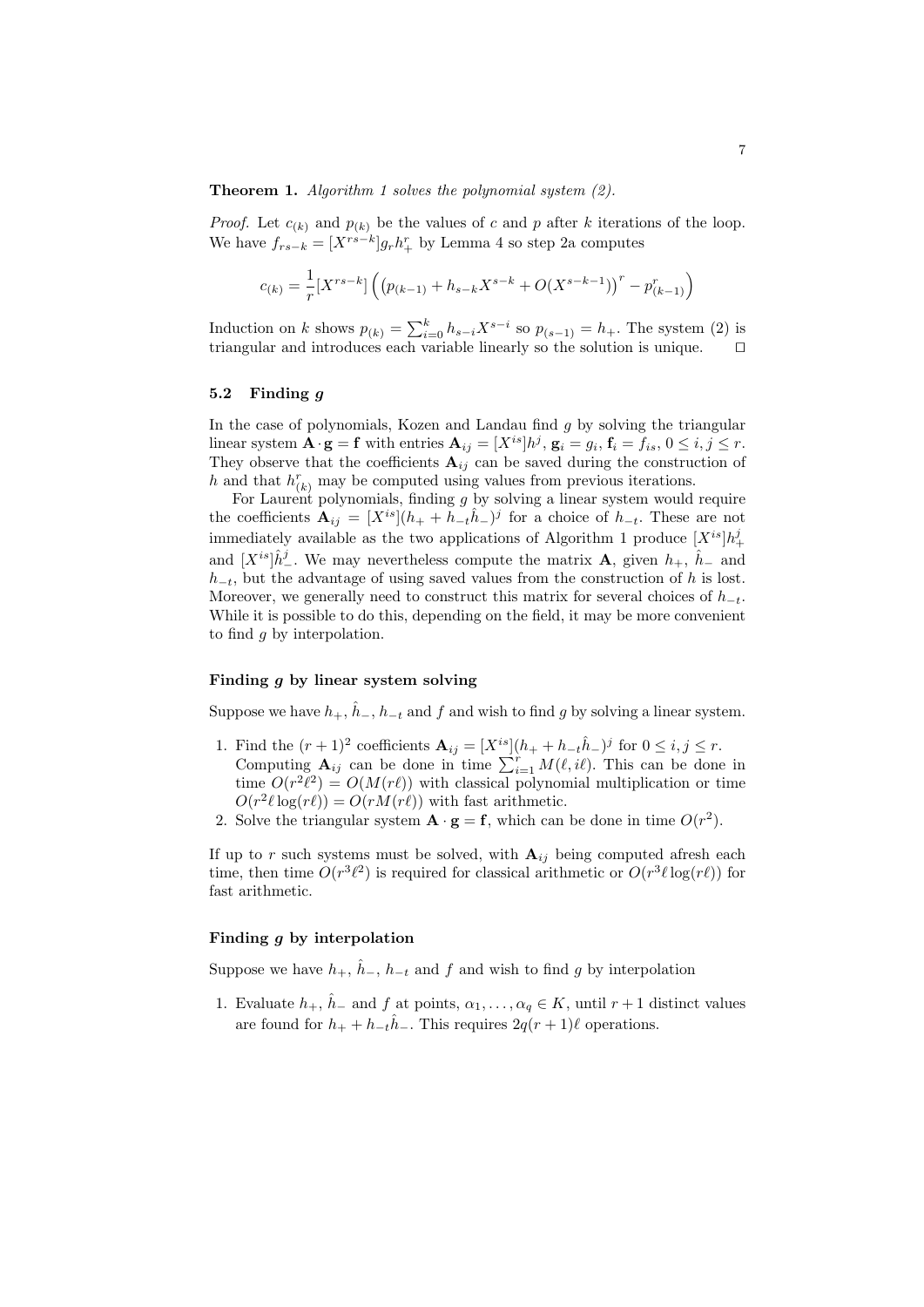2. Interpolate the points  $\{(h_{+}(\alpha_j) + h_{-t}\hat{h}_{-}(\alpha_j), f(\alpha_j)) \mid 1 \leq j \leq q\}$  to obtain g. This requires  $O(r^2) = O(M(r))$  operations with classical arithmetic or  $O(r \log^2 r) = O(\log r M(r))$  operations for fast arithmetic.

If multiple such interpolations must be performed, the values of  $h_+$ ,  $\hat{h}_-, f$  need not be recomputed. Only the q sums  $h_{+} + h_{-t}\hat{h}_{-}$  need be recomputed, requiring 2q operations. If up to r interpolations are required, the total time is then  $O(qr\ell+$  $r^3$ ) for classical arithmetic or  $O(qr\ell + r^2 \log^2 r)$  for fast arithmetic. If the field is large enough,  $q = r + 1$  with high probability. Thus we have expected time  $O(r^2\ell + r^3)$  with classical arithmetic and expected time  $O(r^2\ell + r^2\log^2 r)$  with fast arithmetic. In the worst case, because there may be up to  $\ell$  values of X such that  $h = \alpha$ , it is theoretically possible to require as many as  $q = (r + 1)\ell$ evaluations of h. The worst case is thus  $O(r^2\ell^2 + r^3)$  for classical arithmetic or  $O(r^2\ell^2 + r^2\log^2 r)$  for fast arithmetic.

#### Comparison

The complexity of finding the outer composition factor  $q$  by linear system solving and by interpolation is summarized in the table below. The first two columns give the time complexity if only one candidate for  $h$  is tried and the second pair of columns give the time complexity if  $O(r)$  possibilities for  $h_{-t}$  must be tried.

|                                                         |                         | 1 Linear Sys. 1 Interp. $ r$ Linear Sys. r Interp. |                                                         |
|---------------------------------------------------------|-------------------------|----------------------------------------------------|---------------------------------------------------------|
| Expected Classical $O(r^2\ell^2)$                       | $O(\overline{r^2\ell})$ | $O(r^3\ell^2)$                                     | $O(r^2\ell+r^3)$                                        |
| Expected Fast $ O(r^2\ell \log(r\ell))  O(r^2\ell)$     |                         |                                                    | $ O(r^3\ell \log(r\ell))  O(r^2\ell + r^2 \log^2 r)$    |
| Worst Case Class. $ O(r^2\ell^2) $                      | $O(r^2\ell^2)$          | $O(r^3\ell^2)$                                     | $O(r^2\ell^2 + r^3)$                                    |
| Worst Case Fast $ O(r^2\ell \log(r\ell))  O(r^2\ell^2)$ |                         |                                                    | $ O(r^3\ell \log(r\ell))  O(r^2\ell^2 + r^2 \log^2 r) $ |

Provided the field has sufficiently many elements, the only situation where solving a linear system is superior to interpolation is when all of the following conditions hold:

- 1. the worst case number of evaluations is required (unlikely),
- 2.  $O(r)$  candidates for h must be tried,
- 3. fast arithmetic is used, and
- 4.  $O(r \log(r\ell)) < O(\ell)$ , e.g. when searching for g of fixed low degree.

Under normal circumstances, therefore, interpolation should be used. This may be done as described in Algorithm 2.

#### Algorithm 2 (Interpolation of  $q$ ) INPUT:

 $f \in K[(X)]$  with deg  $f = \langle -rt, rs \rangle$ ,  $h_+ \in K[X]$  with  $h_+$  monic,  $\deg h_- = s$ ,  $\hat{h}$ <sub>−</sub> ∈ K[(X)] with  $\hat{h}$ <sub>−</sub>(X<sup>-1</sup>) ∈ K[X],  $\hat{h}$ <sub>−</sub>(X<sup>-1</sup>) monic, deg  $\hat{h}$ <sub>−</sub>(X<sup>-1</sup>) = t T a finite set of values  $\{\tau_i \in K\}$ .

8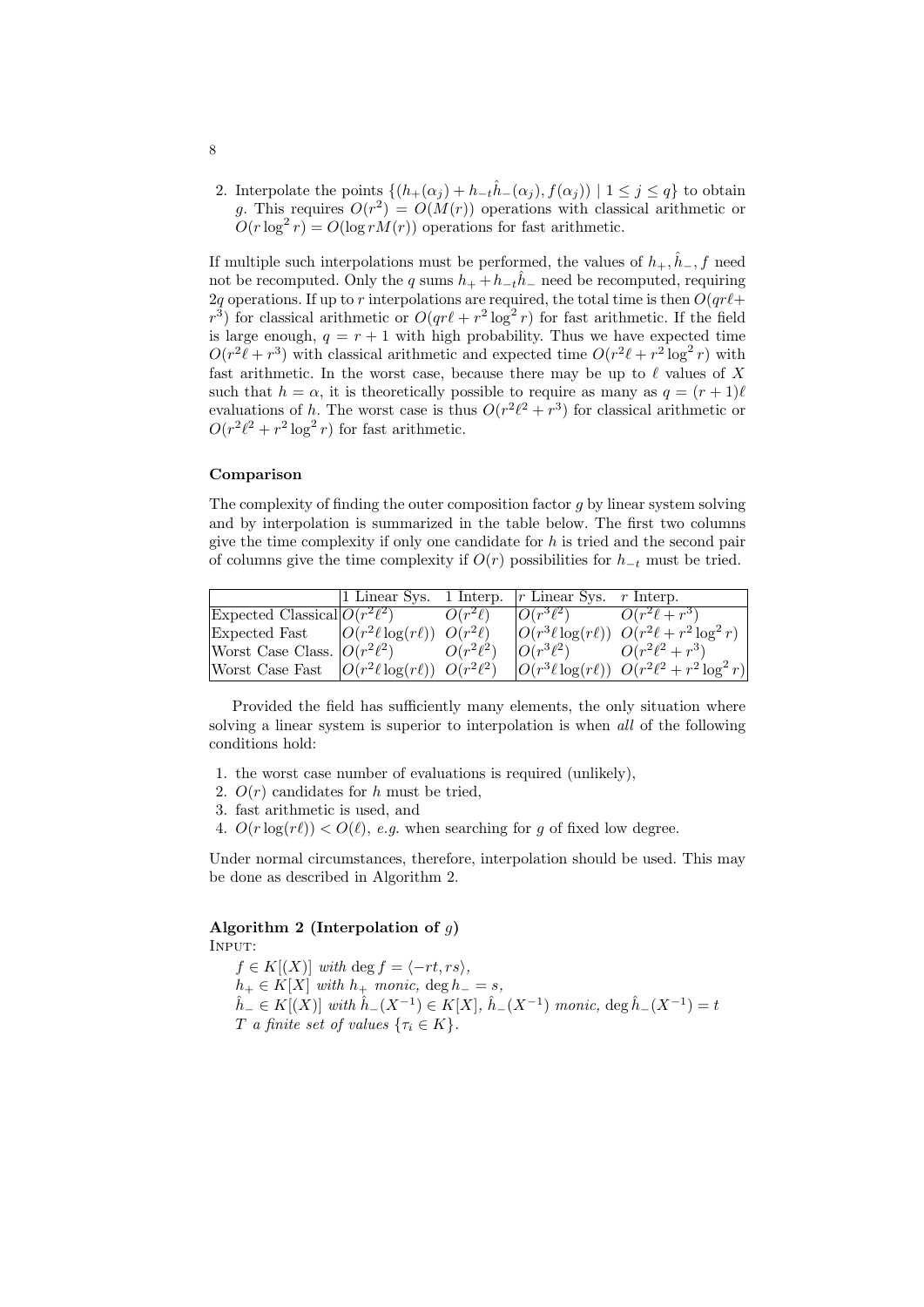OUTPUT:

If there exit  $g \in K[X]$  and  $\tau \in T$ , such that  $f = g \circ (h_+ + \tau \hat{h}_-)$ , then returns g and  $\tau$ . Otherwise returns FAIL.

METHOD:

- 1. Choose  $r + 1$  values  $\alpha_j \in K$ , and compute  $F_j = f(\alpha_j)$ ,  $H_{+j} = h_+(\alpha_j)$ ,  $H_{-j} = \hat{h}_-(\alpha_j), j = 1, \ldots, r+1.$
- 2. For each value  $\tau_i \in T$ ,
	- (a) Compute the values  $H_j = H_{+j} + \tau_i H_{-j}, j = 1, \ldots, r + 1$
	- (b) While the values  $H_j$  are not all distinct, say  $H_{j_1} = H_{j_2}$ , choose a neu for  $\alpha_{j_1}$  and recompute  $F_{j_1}, H_{+j_1}, H_{-j_1}, H_{j_1}$ .
	- (c) Form q by interpolating the points  $(H_i, F_i), j = 1, \ldots, r + 1$ .
	- (d) Test whether  $f = g \circ (h_+ + \tau_i \hat{h}_-)$ . If so, return g and  $\tau_i$ .

3. Return FAIL.

### 5.3 Two-Ended Univariate Laurent Polynomial Decomposition

The above results may be combined to give an algorithm for the decomposition of univariate Laurent polynomials. The leading coefficients for  $h_+$  and the trailing coefficients for a multiple of  $h_-\$ are found, and the possible values of  $h_{-t}$  are tried to put them together.

## Algorithm 3 (Two-Ended Univariate Laurent Polynomial Decomposition)

INPUT:

 $f \in K[(X)]$  of degree  $\langle -rt, rs \rangle$  and  $r \geq 2 \in \mathbb{Z}$ . OUTPUT:

If there exist  $g \in K[X], h \in K[(X)]$  such that  $\deg g = r, f = g \circ h$ , returns a choice of g and h. Otherwise, returns FAIL. METHOD:

- 1. Apply Algorithm 1 to  $f(X)$  and r to compute monic  $h_+(X) \in K[X]$ .
- 2. Apply Algorithm 1 to  $f(\frac{1}{X})$  and r to compute monic  $\hat{h}_{-}(\frac{1}{X}) \in K[X]$ .
- 3. Compute the set  $T = \{ \tau \in K \mid \tau^r = f_{-rt}/f_{rs} \}.$
- 4. Apply Algorithm 2 to  $f(X), h_+(X), \hat{h}_-(X)$  and T to find g and  $\tau$ . If Algorithm 2 returns FAIL, return FAIL.
- 5. Let  $h_{-t} = \tau$  and return g and  $h_{+} + h_{-t} \hat{h}_{-}$ .

Although this method requires up to  $r$  attempts to find the inner composition factor  $h$ , it is easy to implement in a setting where polynomial decomposition is already provided. Also, in some important cases the trailing coefficient equation has only a few solutions, and possibly only one. For example, when  $K = \mathbb{R}$  there are one or two alternatives for  $h_{-t}$  according as r is odd or even.

If implementing Laurent polynomial decomposition ab initio, it is possible to find a candidate for h by examining only the leading coefficients of  $f$  and without having to try alternatives. For this we need a few more properties of Laurent polynomials.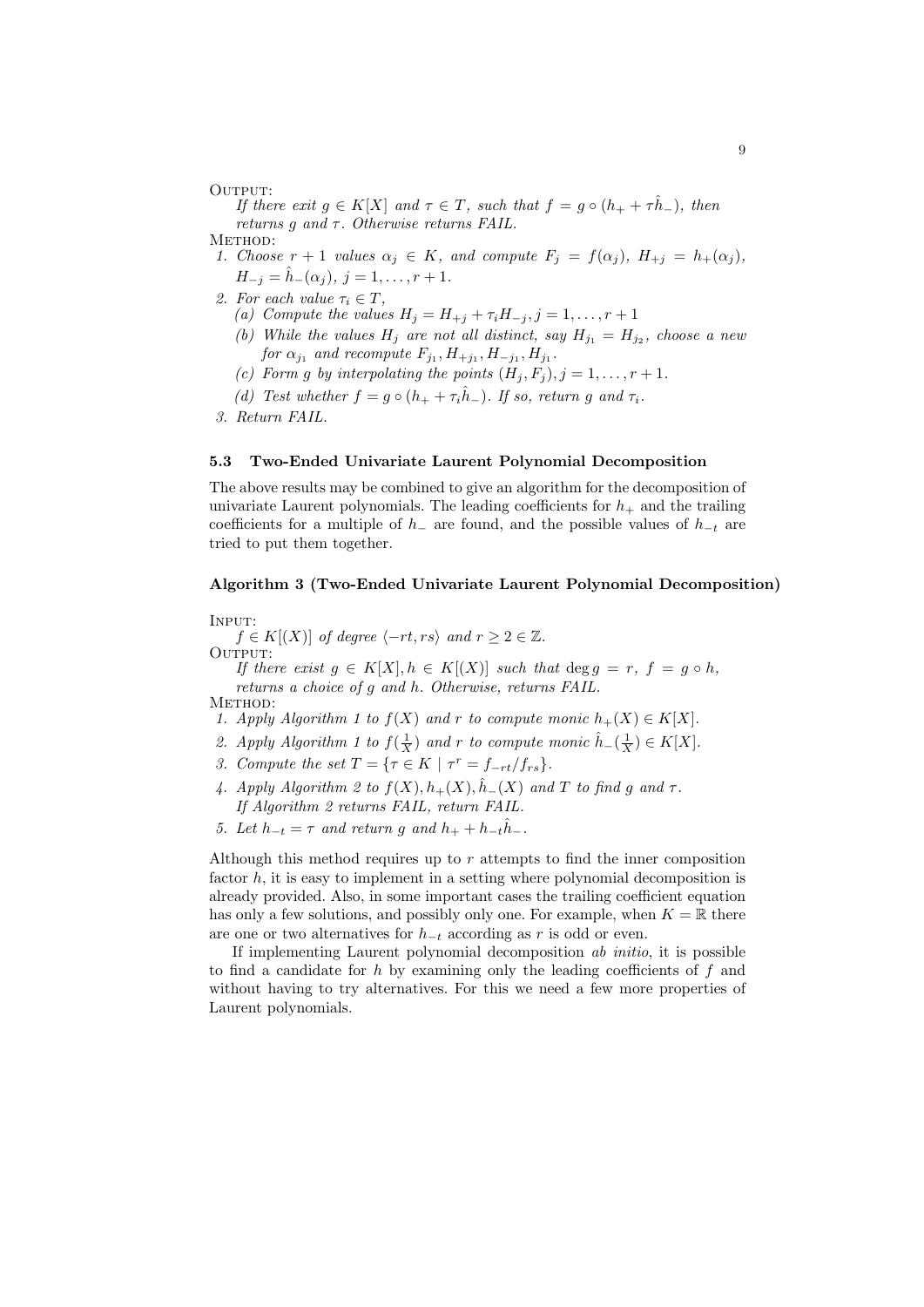### 6 Further Facts about Univariate Laurent Polynomials

For the second algorithm for Laurent polynomial decomposition it is useful to consider more leading and trailing coefficients than contemplated by Lemma 3. The following obviously generalizes to  $i > (r - k)s$  and  $i < -(r - k)t$ , but we need only  $k = 2$ .

**Lemma 8.** The coefficients of  $X^i$  in f and  $g_r h^r + g_{r-1} h^{r-1}$  agree for  $i > (r-2)s$ and for  $i < -(r-2)t$ .

Proof. As for Lemma 3.

The leading coefficients are related as follows:

**Lemma 9.** Let  $T = min(t, s-1)$ . The coefficients of g, h and the leading  $s+T+1$ coefficients of f are related by a system of polynomial equations of the form

$$
f_{rs} = g_r h_s^r
$$
  
\n
$$
f_{rs-i} = r g_r h_s^{r-1} h_{s-i} + P_{s-i} (h_s, \dots, h_{s-i+1}, g_r), \t 1 \le i \le s-1
$$
  
\n
$$
f_{rs-i} = r g_r h_s^{r-1} h_{s-i} + g_{r-1} h_s^{r-1} + P_{s-i} (h_s, \dots, h_{s-i+1}, g_r) \t i = s
$$
  
\n
$$
f_{rs-i} = r g_r h_s^{r-1} h_{s-i} + P_{s-i} (h_s, \dots, h_{s-i+1}, g_r, g_{r-1}), \t s+1 \le i \le s+T.
$$

*Proof.* Lemma 8 and multinomial expansion of  $g_r h^r + g_{r-1} h^{r-1}$  $\Box$ 

The key observation that allows a one-ended algorithm is that the triangular system  $(2)$  can be extended, as a triangular system, if  $h_0$  is restricted to be 0. We see this as follows: From Lemma 8 we know  $f_{rs-s} = [X^{rs-s}](g_r h^r + g_{r-1} h^{r-1}).$ A degree counting argument shows that this coefficient can depend only on  $h_i, i \geq 0, g_r$  and  $g_{r-1}$ . Higher degree coefficients of f give all of these but  $h_0$  and  $g_{r-1}$  by (2). Then restricting  $h_0 = 0$  determines  $g_{r-1}$ . We then have a triangular system that introduces each of the coefficients of h and  $g_{r-1}$  linearly.

**Lemma 10.** If  $f \in K[(X)]$  and  $r \geq 2 \in \mathbb{Z}$  invertible in K, such that  $f = g \circ h$ for some  $g \in K[X]$  of degree r and  $h \in K[(X)]$  of degree  $\langle -t, s \rangle$ , then  $g_r$ ,  $g_{r-1}$ and all coefficients of h, save possibly  $h_{-t}$ , can be determined by a triangular system of the form:

$$
g_r = Q_s \t(f_{rs})
$$
  
\n
$$
h_{s-i} = Q_{s-i}(f_{rs-i}, h_{s-1}, \dots, h_{s-i+1}, g_r^{-1}, g_r)
$$
  
\n
$$
g_{r-1} = Q_0 \t(f_{rs-s}, h_{s-1}, \dots, h_1, g_r^{-1}, g_r)
$$
  
\n
$$
h_{s-i} = Q_{s-i}(f_{rs-i}, h_{s-1}, \dots, h_1, h_{-1}, \dots, h_{s-i+1}, g_r^{-1}, g_r, g_{r-1})
$$
  
\n
$$
s+1 \le i \le s+T
$$
\n(5)

where  $T = \min(t, s-1)$  and each  $Q_{s-i}$  is a polynomial function of i+1 variables. The coefficient  $h_{-t}$  is also determined if  $t < s$ .

*Proof.* As allowed by Lemma 7, we set  $h_s = 1$ ,  $h_0 = 0$  and specialize the system of Lemma 9.  $\Box$ 

### 10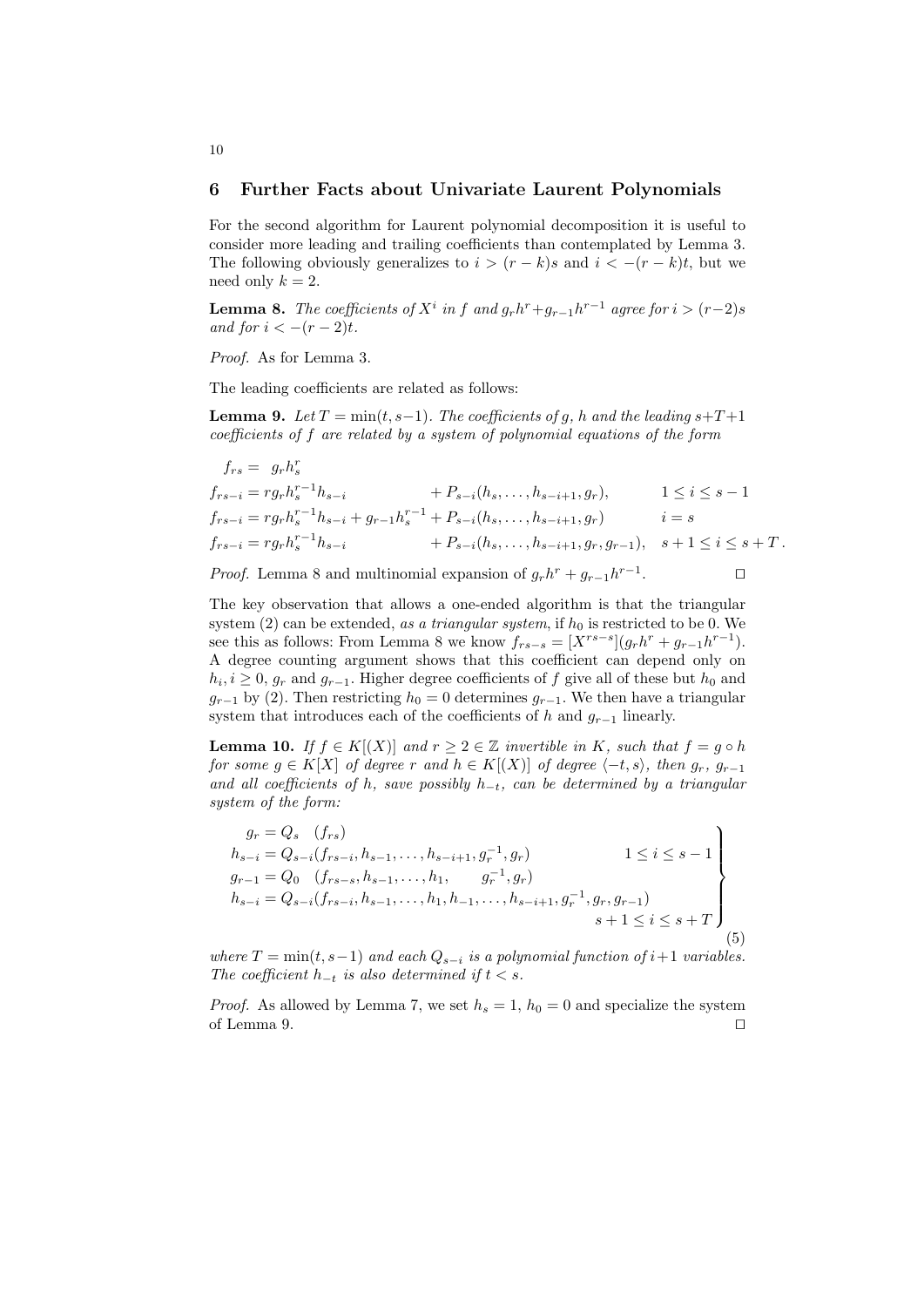The above results are sufficient for our purposes when  $t < s$ , but the following will be necessary when  $t = s$ .

**Lemma 11.** If  $f \in K[(X)]$  is of degree  $\langle -rs, rs \rangle$ , and  $f = g \circ (h_s X^s + h_{-s} X^{-s})$ , then

$$
f_{is} = \sum_{n=0}^{\lfloor \frac{r-i}{2} \rfloor} \binom{2n+i}{n+i} g_{2n+i} h_s^{n+i} h_{-s}^n \qquad 0 \le i \le r, \qquad (6)
$$

$$
h_{-s}^{i}f_{is} = h_{s}^{i}f_{-is} \qquad \qquad -r \leq i \leq r \,, \tag{7}
$$

$$
f_j = 0 \qquad \qquad j \neq is, \ -r \leq i \leq r \,. \tag{8}
$$

*Proof.* Use induction on r, noting  $\sum_{r=1}^{\lfloor \frac{r-i}{2} \rfloor}$  $\prod_{n=\lfloor \frac{r-1-i}{2} \rfloor+1}^{\lfloor \frac{r}{2} \rfloor}$  is empty if  $r-i$  is odd and otherwise gives one term with  $n = (r - i)/2$ .

# 7 The One-Ended Algorithm

We now show how to decompose a Laurent polynomial by solving a triangular system derived from its leading coefficients. In the following we assume  $0 < t \leq s$ . This does not exclude any Laurent polynomials: If  $t = 0$ , the problem reduces to ordinary polynomial decomposition. If  $t > s$ , the algorithm can be applied to  $f(\frac{1}{X})$ . Under these assumptions, we are able to determine all the coefficients of h, except possibly  $h_{-t}$ , from the leading 2s coefficients of f. The coefficient  $h_{-t}$ is also found if  $t < s$ . The following algorithm computes h, possibly minus its trailing term.

# Algorithm 4 (Determining  $h - \eta$ )

Input:

 $f \in K[(X)]$  and  $r \geq 2 \in \mathbb{Z}$ , with deg  $f = \langle -rt, rs \rangle$ ,  $s \geq t$ .

OUTPUT:

If there exist  $g \in K[X]$ ,  $\deg g = r$  and  $h \in K[(X)]$  such that  $f = g \circ h$ , returns a choice of  $h - \eta$ , where  $\eta = h_{-s}X^{-s}$ . (Note  $\eta = 0$  if  $s > t$ .)

METHOD:

- 1. Let  $p := X^s$ . 2. For k from 1 to  $s-1$ ,
	- (a) Let  $c := \frac{1}{r} [X^{rs-k}] (f/f_{rs} p^r).$ (b) Let  $p := p + cX^{s-k}$ .
- 3. Let  $g1 := [X^{rs-s}](f/f_{rs} p^r).$
- 4. For k from  $s + 1$  to  $s + \min(s 1, t)$ , (a) Let  $c := \frac{1}{r} [X^{rs-k}] (f/f_{rs} - p^{r-1}(p+g1)).$ (b) Let  $p := p + cX^{s-k}$ .
- 5. Return  $h = p$ .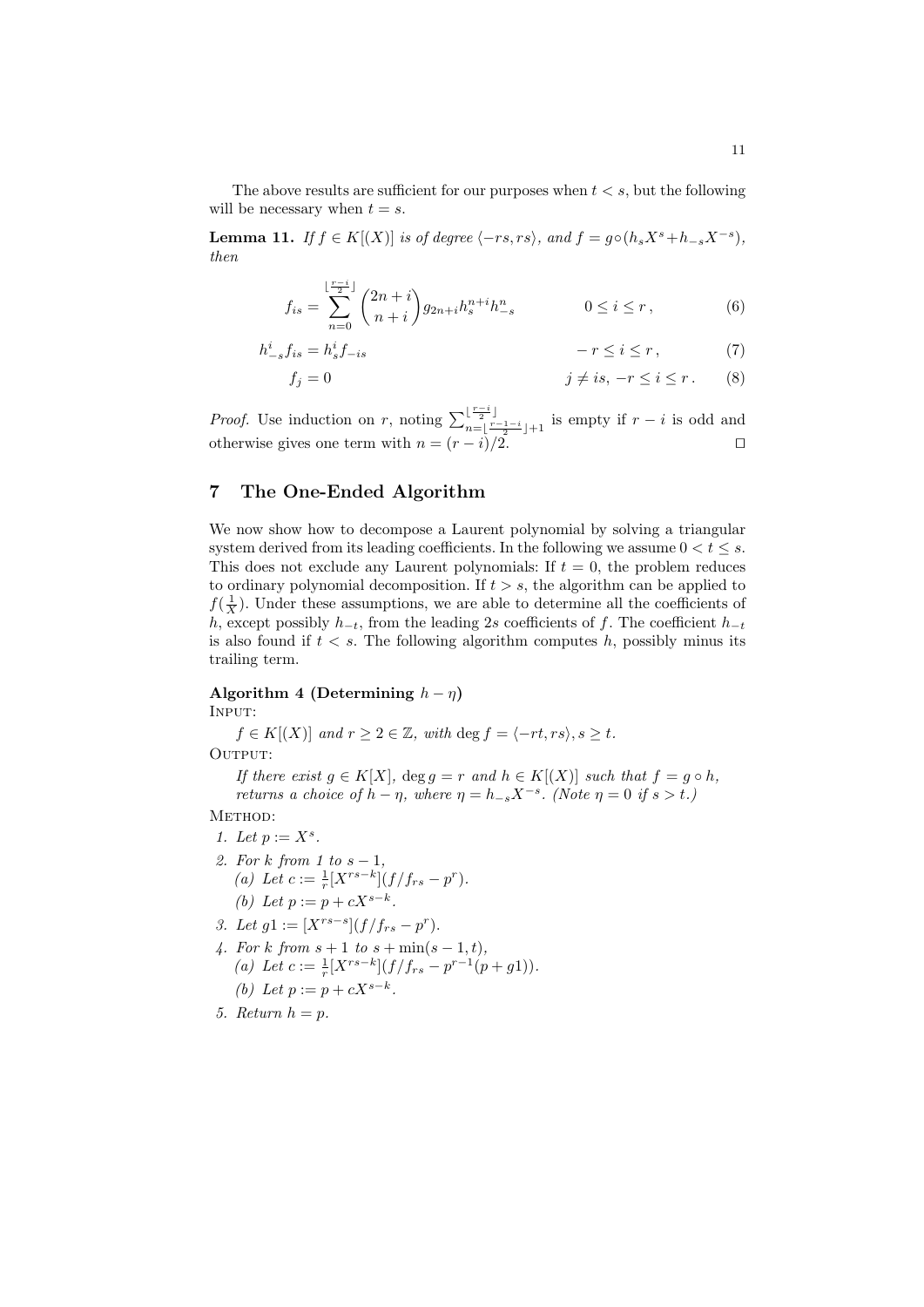**Theorem 2.** Algorithm 4 solves the polynomial system  $(5)$ .

*Proof.* We take  $h_s = 1, h_0 = 0$ . Step 2 gives the values for  $h_{s-1}, \ldots, h_1$  by Theorem 1. A similar argument shows that Step 3 computes  $g1 = g_{r-1}$  and that Step 4a computes  $c_{(k)} = [X^{rs-k}] (f/f_{rs} - (h^r + g_{r-1}h^{r-1}))$ . By Lemma 8, these give the unique values for  $h_{-1}, \ldots, h_{-T}, T = \min(s - 1, t)$ .

Algorithm 4 gives h if  $s > t$ , but if  $s = t$  the coefficient  $h_{-t}$  is not found. Depending on the form of  $h$ , it is possible to find this remaining coefficient in one of two ways. If the  $h-\eta$  computed by Algorithm 4 has more than one term, then we may compute decompositions of  $f(X)$  and  $f(\frac{1}{X})$  and use the ratio of a pair of corresponding interior coefficients to determine  $h_{-t}$ . Otherwise, a special method is used for  $h = X^s + h_{-s}/X^s$ . These two procedures are described below.

Algorithm 5 (Determining  $h_{-s}$  when  $s = t, h \neq h_s X^s + h_0 + h_{-s} X^{-s}$ ) INPUT:

 $f \in K[(X)]$  of degree  $\langle -rs, rs \rangle$ ,  $h-h_{-s}X^{-s} \in K[(X)]$  such that  $f = g \circ h$ ,  $g \in K[X], h \neq h_s X^s + h_0 + h_{-s} X^{-s}.$ 

OUTPUT:

Returns  $h_{-s}$ .

METHOD:

- 1. Find the smallest i,  $s 1 \le i \le -s + 1$ , such that  $h_i \neq 0$ .
- 2. Apply Algorithm 4 to compute  $\bar{h} \bar{h}_{-s} X^{-s}$  from  $\underline{f}(\frac{1}{X})$  and r. Algorithm 4 may be terminated early, as soon as  $\bar{h}_{-i}$  is computed.
- 3. Return  $h_{-s} = h_{-i}/\bar{h}_i$ .

Note that here  $h_0 = \bar{h}_0 = 0$  and one  $h_i \neq 0$  by the input requirements.

Algorithm 6 (Determining  $h_{-1}$  when  $h = X + h_{-1}X^{-1}$ ) Input:

 $f \in K[(X)]$  of degree  $\langle -r, r \rangle$  such that  $f = g \circ h$  for some  $g \in K[X]$  and  $h = X + h_{-1}X^{-1}.$ 

OUTPUT:

Returns  $h_{-1}$ .

METHOD:

- 1. Let  $m = \gcd_{i \in I}(i)$  where  $I = \{i \mid i > 0, f_i \neq 0\}.$
- 2. If  $m = 1$ .

(a) Compute  $c_i = f_{-i}/f_i$ ,  $i \in I$ . Note  $c_i = h_{-1}^i$ , by (7).

- (b) Use the extended Euclidean algorithm to find  $m_i$ ,  $\sum_{i \in I} m_i i = 1$ .
- (c) Return  $h_{-1} = a$  where  $a = \prod_{i \in I} c_i^{m_i}$ . Note  $\prod_{i \in I} c_i^{m_i} = h_{-1} \sum_{i \in I} m_i^{i}$ .
- 3. If  $m > 1$ .
	- (a) Recursively find  $G \circ H = \sum_{i=-r/m}^{r/m} f_{mi} X^i$ , deg  $G = r/m$ ,  $H = X + A/X$ .
	- (b) Return  $h_{-1} = a$  for any a such that  $a^m = A$ .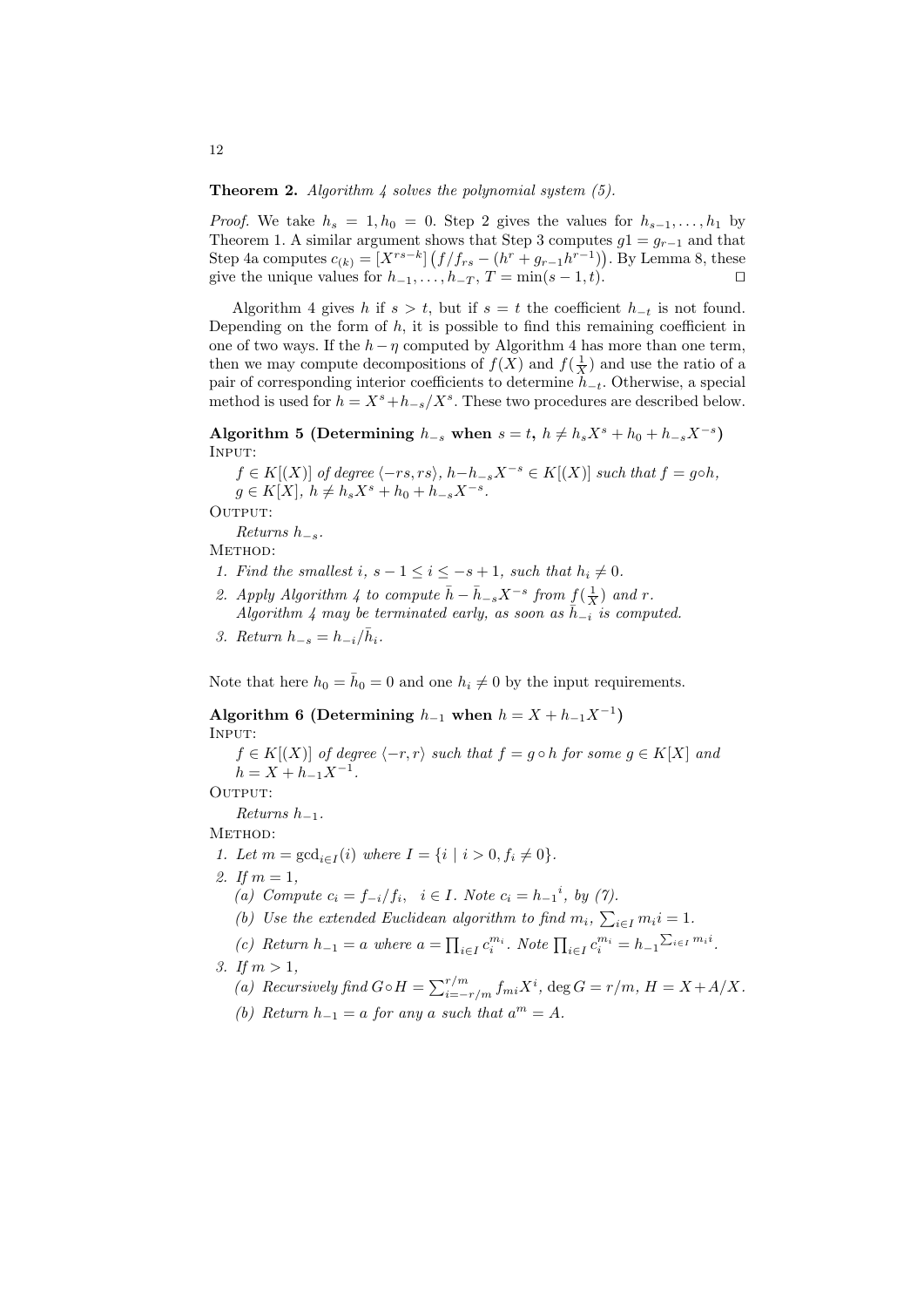We now have all the ingredients of the one-ended algorithm for univariate Laurent polynomial decomposition. We require  $s \geq t$  so that, with the restriction  $h_0 = 0$  and  $h_s = 1$ , the first 2s coefficients of f give a triangular system for  $g_r$ ,  $g_{r-1}$  and all the coefficients of h, except possibly  $h_{-s}$ . As stated earlier, if  $s < t$ we apply the algorithm to  $f(\frac{1}{X})$ .

#### Algorithm 7 (One-Ended Univariate Laurent Polynomial Decomposition)

Input:

 $f \in K[(X)]$  of degree  $\langle -rt, rs \rangle$ ,  $s \geq t$  and  $r \geq 2 \in \mathbb{Z}$ .

OUTPUT:

If there exist  $g \in K[X], h \in K[(X)]$  such that  $\deg g = r, f = g \circ h$ , returns a choice of g and h. Otherwise, returns FAIL.

METHOD:

- 1. Apply Algorithm 4 to f and r to obtain  $h \eta$ .
- 2. If  $s > t$ , then  $\eta = 0$  and we have h.
- 3. If  $s = t$ , then
	- (a) If  $h \eta$  is a monomial, then i. If any  $f_j \neq 0$  for s  $\forall j$ , return FAIL.
		- ii. Form  $F = \sum_{i=-r} r f_{is} X^i$ .
		- iii. Apply Algorithm 6 to F to compute  $h_{-s}$
	- (b) If  $h \eta$  is not a monomial, then i. Apply Algorithm 5 to f and  $h - \eta$  to compute  $h_{-s}$ . We now have a candidate for h.
- 4. Construct the corresponding g by interpolation or by solving the linear system  $\mathbf{A} \cdot \mathbf{g} = \mathbf{f}$  where  $\mathbf{A}_{ij} = [X^{is}]h^j$ ,  $\mathbf{g}_i = g_i$ ,  $\mathbf{f}_i = f_{is}$ ,  $0 \le i, j \le r$ . The coefficients  $A_{ij}$  computed by Algorithm 4 in Step 1 may be reused.
- 5. Test whether  $f = g \circ h$ . If so, return g and h. Otherwise return FAIL.

#### 8 Multivariate Laurent Polynomial Decomposition

The functional decomposition of Laurent polynomials can be extended to the multivariate case. We consider the following problem:

Problem 2 (Multivariate Laurent polynomial decomposition). Given  $f \in K[(X_1,\ldots,X_v)], K$  a field, and  $r \geq 2 \in \mathbb{Z}$ , do there exist  $g \in K[Y]$  of degree r and  $h \in K[(X_1, \ldots, X_v)]$  such that  $f = g \circ h$ ? If so find such g and h.

We reduce this to univariate Laurent polynomial decomposition. The reduction is not entirely trivial because the univariate algorithm sets  $h_0 = 0$  and the usual multivariate reduction techniques may require  $h_0 \neq 0$ .

To discuss the problem we set the following notation. Let  $f \in K[(X_1,\ldots,X_n)]$ . We seek a decomposition  $f = g \circ h$  with  $g \in K[Y]$  with  $\deg g = r$ . We require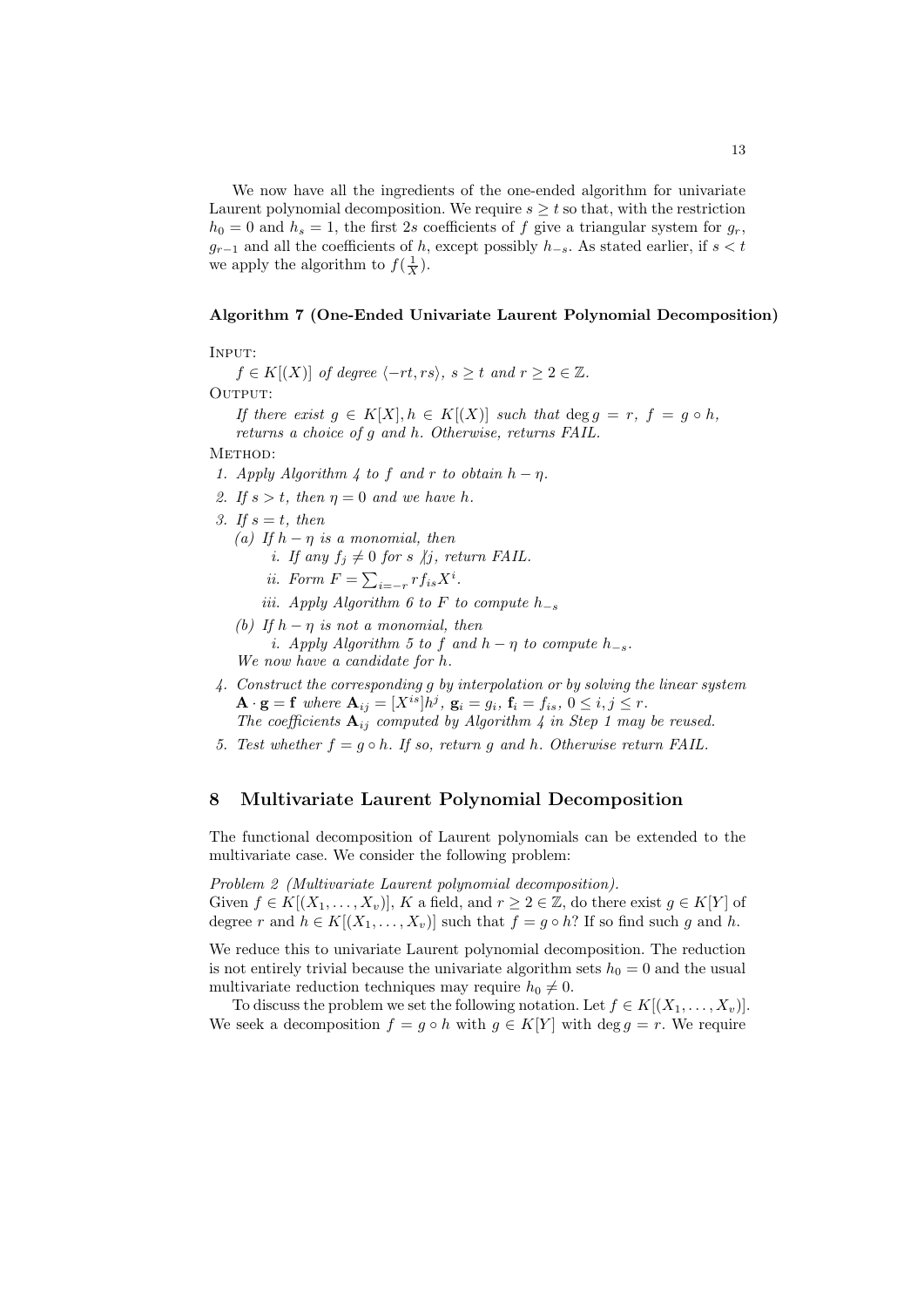that r have an inverse in K and let deg  $f = \langle (-rt_1, \ldots, -rt_v), (rs_1, \ldots, rs_v) \rangle$ . We use the notation  $p_{i_1...i_v} = [X_1^{i_1} \cdots X_v^{i_v}]$  p where convenient.

Our univariate decomposition methods are based on the degrees of monomials. We will therefore employ techniques that preserve monomial degree. The first problem is then to find a weight vector such that no term of  $f$ , other than the constant term, has weighted total degree 0. This gives the following problem.

Problem 3 (Finding a constant-isolating weight vector). Given a finite set of vectors  $\mathbf{v}^{(1)}, \ldots, \mathbf{v}^{(N)} \in \mathbb{Z}^n$ , find a vector  $\mathbf{w} \in \mathbb{Z}^n$  such that  $\mathbf{v}^{(j)} \cdot \mathbf{w} \Leftrightarrow \mathbf{v}^{(j)} = 0.$ 

Finding such a weight vector is straightforward. Finding such a weight vector that, for efficiency, minimizes the weighted degree of  $f$  requires more attention.

Once such a weight vector is found, we may make substitutions  $X_i \mapsto$  $\alpha_i X_1^{w_i}, \alpha_i \in K, 2 \leq i \leq v$  to obtain a univariate problem. Because of the choice of w, setting  $h_0 = 0$  in the univariate image omits only the constant term in the multivariate problem. Finding multiple images of  $h$  under different substitutions allows h to be constructed by dense or sparse interpolation. The outer composition factor g need be computed only once. As before, it is necessary to test whether the candidate h gives  $f = g \circ h$  since not all of the coefficients of f were examined to construct the composition factors.

In practice, we have found it to be more convenient avoid interpolation and to construct a multivariate  $h$  candidate directly. This can be achieved by adapting Algorithm 4 to use polynomials of homogeneous weighted degree d wherever a monomial of degree  $d$  is used in the original algorithm.

## 9 Conclusions

Motivated by the desire to reason about symbolic polynomials, we have studied the problem of Laurent polynomial decomposition. We have presented two algorithms to find the functional decomposition, if one exists, of a Laurent polynomial f as  $q \circ h$ , where q is a polynomial of a specified degree. The "two-ended" method constructs h from the leading and trailing coefficients of  $f$  and can be implemented in terms of an existing polynomial decomposition library. The "one-ended" method is more efficient and constructs  $h$  from only the leading coefficients of  $f$ . Multivariate Laurent polynomial decomposition can be given in terms of either of these methods.

These methods may be used to give the complete decomposition of a Laurent polynomial into irreducible composition factors. Both of these methods are susceptible to the same techniques to improve asymptotic complexity as the polynomial decomposition method of Kozen and Landau. Test implementations have been made in the Maple computer algebra system.